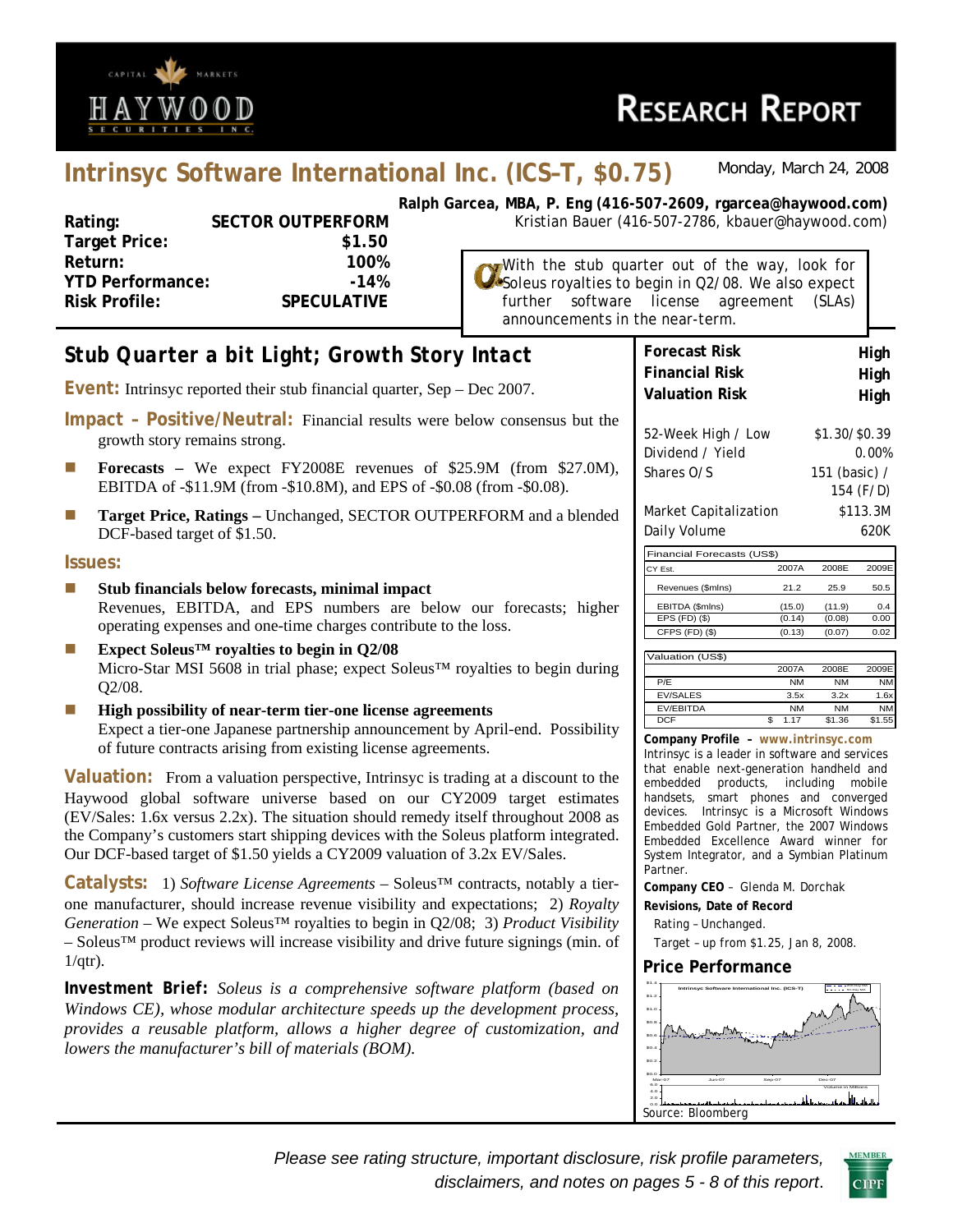

**Shares O/S (M) Market Cap. (\$M): 153.6 Target: \$1.50**

**Intrinsyc Software International Inc. Ticker ICS-T Price Rating: Sector Outperform**

**Alpha: Product delivery in Taiwan, China and EMEA will provide positive synergy and momentum to future licensing deals.** 

| <b>Financial Forecasts</b>      |                          |        | Annual |         |        |          | Quarterly                                  |        |                 |          | <b>Key Statistics</b>                                           |  |
|---------------------------------|--------------------------|--------|--------|---------|--------|----------|--------------------------------------------|--------|-----------------|----------|-----------------------------------------------------------------|--|
| FY-end Dec-31                   | 2006A                    | 2007A  | 2008E  | 2009E   | 2010E  | Q3/2007A | Q4/2007A                                   |        | Stub Q Q2/2008E | Q3/2008E | Price / Target / Return<br>\$0.75<br>\$1.50<br>100.0%           |  |
| Revenues (Smins)                | 18.7                     | 19.7   | 25.9   | 50.5    | 63.0   | 5.1      | 4.5                                        | 5.2    | 4.8             | 6.1      | \$0.39<br>52wk Hi / Lo<br>\$1.30                                |  |
| Rev. Growth %                   |                          | 6%     | 31%    | 95%     | 25%    |          | $-11%$                                     |        | 6%              | 27%      | Shares O/S (mins)                                               |  |
| Consensus Revenue Est. (\$mins) | 0.0                      | 19.5   | 25.9   | 56.0    | 59.4   | 5.1      | 4.3                                        | 4.7    | 4.9             | 5.0      | Basic / F.D.<br>151<br>154                                      |  |
| 3 months ago.                   | $\overline{\phantom{a}}$ | 19.5   |        |         |        | 5.1      | 4.3                                        |        | 5.3             | 5.9      | 118.8<br>Float                                                  |  |
| EBITDA (\$mins)                 | (13.7)                   | (15.1) | (11.9) | 0.4     | 11.2   | (3.6)    | (3.8)                                      | (6.0)  | (2.7)           | (3.2)    | <b>Dividend Yield</b><br>0.0%                                   |  |
| EBITDA Growth %                 |                          | 11%    | $-22%$ | $-103%$ | 3038%  |          | 5%                                         |        | $-29%$          | 20%      | 0.0%<br>Short Interest / as % of Float<br>0.0                   |  |
| Consensus EBITDA Est. (\$mins)  | $\overline{\phantom{a}}$ | (14.2) | (15.7) | (0.9)   | 8.2    | (3.7)    | (4.0)                                      | (2.7)  | (4.3)           | (4.4)    | Daily Volume (3-Mth. Avg. mlns)<br>0.62                         |  |
| 3 months ago.                   |                          | (14.2) |        |         |        | (3.7)    | (4.0)                                      |        |                 | $\sim$   | 70.1<br>Market Cap. / Enterprise Value (mlns)<br>113.3          |  |
| EPS $(FD)$ $(\$)$               | (0.24)                   | (0.18) | (0.08) | 0.00    | 0.08   | (0.05)   | (0.03)                                     | (0.06) | (0.02)          | (0.03)   | 42.0<br>Cash / Debt (mins)<br>0.0                               |  |
| EPS Growth %                    |                          | $-26%$ | $-56%$ | $-103%$ | 2723%  |          | $-31%$                                     |        | $-33%$          | 19%      | \$0.28<br>Net Cash / Share                                      |  |
| Consensus EPS Est. (\$)         | $\overline{\phantom{a}}$ | (0.17) | (0.10) | 0.04    | 0.04   | (0.04)   | (0.04)                                     | (0.03) | (0.03)          | (0.03)   | \$0.17<br>Tang. Book Value / Share                              |  |
| 3 months ago.                   | $\sim$                   | (0.17) |        |         | $\sim$ | (0.04)   | (0.04)                                     |        | (0.04)          | (0.04)   | www.intrinsyc.com<br>Glenda M. Dorchak<br>Company CEO / Website |  |
| CFPS (FD) (\$)                  | (0.19)                   | (0.15) | (0.07) | 0.02    | 0.08   | (0.03)   | (0.03)                                     | (0.06) | (0.02)          | (0.03)   | <b>Top Holders:</b>                                             |  |
| CFPS Growth %                   |                          | $-20%$ | $-51%$ | $-132%$ | 248%   |          | $-7%$                                      |        | $-24%$          | 28%      | 1) IG Investment Management Ltd<br>2.7%                         |  |
| Consensus CFPS Est. (\$)        |                          |        |        |         |        |          | $\overline{\phantom{a}}$                   | (0.02) | (0.03)          | (0.03)   | 2.6%<br>2) Sprott Asset Management                              |  |
| 3 months ago.                   |                          |        |        |         |        |          |                                            |        |                 |          | 3) Gruber & McBaine Cap.<br>2.1%                                |  |
|                                 |                          |        |        |         |        |          | *All consensus numbers are from Capital IQ |        |                 |          | Ownership:                                                      |  |

| Comparables                | <b>Stock Price</b> |           | Pot.      | <b>EV/Sales</b> | <b>EBITDA Margin</b>               | P/E    | <b>EV/EBITDA</b>        | $25 - 1$                                                           |
|----------------------------|--------------------|-----------|-----------|-----------------|------------------------------------|--------|-------------------------|--------------------------------------------------------------------|
|                            |                    |           |           |                 |                                    |        |                         |                                                                    |
| <b>DCF Target</b>          |                    |           | \$1.36    | \$1.55          | # of Analysts                      |        |                         | -                                                                  |
| Current, 1-Year, 2-Year    |                    |           |           |                 | <b>Sector Underperform</b>         |        |                         | $-$<br>$\sim$                                                      |
| Est. EV/SALES - Target     |                    |           | 7.7x      | 3.9x            | <b>Sector Perform</b>              |        |                         | <b>EMILE Average of Comps</b>                                      |
| <b>EV/SALES - Current</b>  | 1.9x               | 4.6x      | 3.2x      | 1.6x            | <b>Sector Outperform</b>           |        |                         | <b>FWD EV/SALES - NTM</b><br>Intrinsvc Software International Inc. |
| Est. EV/EBITDA - Target    |                    |           | <b>NM</b> | <b>NM</b>       | <b>Median Target</b>               | \$1.50 | 100%                    |                                                                    |
| <b>EV/EBITDA - Current</b> | <b>NM</b>          | <b>NM</b> | <b>NM</b> | <b>NM</b>       | <b>Average Target</b>              | \$1.55 | 107%                    | <b>Historical Valuation Parameters</b>                             |
| <b>Valuation Metrics</b>   | 2006               | 2007      | 2008      | 2009            | <b>Analyst Ratings: Capital IQ</b> |        | <b>Potential Upside</b> | *Source: CapitalIQ. Bloomberg                                      |
|                            |                    |           |           |                 |                                    |        |                         | Mahadement Control (Proxy)<br>1.7 M<br>$-1\%$                      |

|                                            | Todav   | <b>Target</b> | Return    | 2008      | 2009      | 2010      | 2008      | 2009      | 2008      | 2009      | 2008      | 2009      |
|--------------------------------------------|---------|---------------|-----------|-----------|-----------|-----------|-----------|-----------|-----------|-----------|-----------|-----------|
| Intrinsvc Software International Inc.      | 0.75    | .50           | 100%      | 3.2x      | .6x       | 1.1x      | $-46%$    | 1%        | <b>NM</b> | <b>NM</b> | <b>NM</b> | <b>NM</b> |
| Research In Motion Ltd.                    | 104.94  | 139.18        | 33%       | 6.9x      | 5.1x      | 4.4x      | 32%       | 30%       | 33.2x     | 24.4x     | 21.2x     | 17.3x     |
| Access Company, Ltd.                       | 275,000 | 685,000       | 149%      | 2.9x      | 2.6x      | 2.0x      | 11%       | 10%       | <b>NM</b> | <b>NM</b> | 25.8x     | 26.3x     |
| <b>Opera Software ASA</b>                  | 14.10   | 17.31         | 23%       | 2.8x      | 2.0x      | 1.7x      | 12%       | 18%       | 40.9x     | 20.8x     | 23.1x     | 11.2x     |
| <b>BSQUARE Corp.</b>                       | 3.80    | <b>NM</b>     | <b>NM</b> | <b>NM</b> | <b>NM</b> | <b>NM</b> | <b>NM</b> | <b>NM</b> | <b>NM</b> | <b>NM</b> | <b>NM</b> | <b>NM</b> |
| Smith Micro Software Inc.                  | 5.79    | 12.83         | 122%      | 0.9x      | 0.8x      | <b>NM</b> | 17%       | 20%       | 9.2x      | 6.9x      | 5.3x      | 3.8x      |
| Infraware Inc.                             | 13.700  | 35,000        | 155%      | 3.4x      | <b>NM</b> | <b>NM</b> | 36%       | <b>NM</b> | 13.4x     | <b>NM</b> | 9.4x      | <b>NM</b> |
| Palm. Inc.                                 | 4.72    | 6.27          | 33%       | 0.6x      | 0.5x      | <b>NM</b> | 0%        | 6%        | <b>NM</b> | 36.9x     | <b>NM</b> | 8.5x      |
| Average                                    |         |               |           | 2.9x      | 2.2x      | 2.7x      | 18%       | 17%       | 24.2x     | 22.3x     | 17.0x     | 13.4x     |
| *All consensus numbers are from Capital IQ |         |               |           |           |           |           |           |           |           |           |           |           |

| <b>Historical Valuation Parameters</b> | <b>EV/EBITDA</b> |            |           | P/CF      |           | <b>EBITDA Growth</b> |           | <b>EPS Growth</b> | <b>Sales Growth</b> |           | Returns % |            |
|----------------------------------------|------------------|------------|-----------|-----------|-----------|----------------------|-----------|-------------------|---------------------|-----------|-----------|------------|
| 3-Yr Ava.                              | <b>NTM</b>       | <b>TTM</b> | 2008      | 2009      | 2008      | 2009                 | 2008      | 2009              | 2008                | 2009      | Last 3mtl | <b>YTD</b> |
| Intrinsyc Software International Inc.  | <b>NM</b>        | <b>NM</b>  | <b>NM</b> | <b>NM</b> | $-22%$    | $-103%$              | 56%       | 103%              | 31%                 | 95%       | $-18%$    | 79%        |
| Research In Motion Ltd.                | 18.9x            | 27.4x      | 27.5x     | 20.8x     | 72%       | 23%                  | 69%       | 36%               | 65%                 | 34%       | $-2%$     | 16%        |
| Access Company, Ltd.                   | 18.0x            | 6.7x       | 30.8x     | <b>NM</b> | <b>NM</b> | $-2%$                | 4%        | 102%              | 18%                 | 12%       | $-49%$    | $-13%$     |
| <b>Opera Software ASA</b>              | <b>NM</b>        | <b>NM</b>  | 32.8x     | 17.2x     | <b>NM</b> | 106%                 | <b>NM</b> | 96%               | 105%                | 37%       | 9%        | $-1%$      |
| <b>BSQUARE Corp.</b>                   | <b>NM</b>        | <b>NM</b>  | <b>NM</b> | <b>NM</b> | <b>NM</b> | <b>NM</b>            | <b>NM</b> | <b>NM</b>         | <b>NM</b>           | <b>NM</b> | $-40%$    | $-38%$     |
| Smith Micro Software Inc.              | 17.9x            | 29.4x      | <b>NM</b> | <b>NM</b> | 145%      | 39%                  | <b>NM</b> | 32%               | 36%                 | 23%       | $-24%$    | $-65%$     |
| Infraware Inc.                         | 13.7x            | <b>NM</b>  | 10.8x     | <b>NM</b> | <b>NM</b> | <b>NM</b>            | <b>NM</b> | <b>NM</b>         | 142%                | <b>NM</b> | $-3%$     | $-36%$     |
| <b>Palm. Inc.</b>                      | <b>NM</b>        | 11.3x      | <b>NM</b> | <b>NM</b> | <b>NM</b> | <b>NM</b>            | <b>NM</b> | 144%              | $-12%$              | 20%       | $-23%$    | $-70%$     |
| Average                                | 17.1x            | 18.7x      | 25.5x     | 19.0x     | 108%      | 41%                  | 36%       | 82%               | 59%                 | 25%       | $-19%$    | $-30%$     |

\*All consensus numbers are from Capital IQ

|                                                  |              | <b>Intrinsyc Software</b> |               |               |                |
|--------------------------------------------------|--------------|---------------------------|---------------|---------------|----------------|
| Discounted Cash Flow Analysis (FY-End Dec, US\$) | 2007         | 2008                      | 2009          | 2010          | 2011           |
| Modeled Units Shipped                            | 125,000      | 1604.167                  | 7,500,000     | 10,000,000    | 11,250,000     |
| Revenue (\$)                                     | 19,705,794   | 25,896,448                | 50,455,471    | 62,969,931    | 71257,305      |
| Revenue growth                                   | 6%           | 3%                        | 95%           | 25%           | 13%            |
| EBITDA (\$)                                      | (14,455,074) | (11856,311)               | 357,093       | 11,203,196    | 14,742,955     |
| <b>EBITDA</b> Margin                             | $-73%$       | $-46%$                    | $P/\alpha$    | 18%           | 2 <sub>0</sub> |
| Amortization (\$)                                | 821282       | 626,370                   | 532,268       | 617,467       | 672,498        |
| EBIT (\$)                                        | (15,276,356) | (12,482,681)              | (75, 75)      | 10,585,729    | 14,070,456     |
| NOPAT [EBIT * (1- effective tax rate) ]          | (15,565,689) | (12,482,681)              | (75, 75)      | 10,585,729    | 14,070,456     |
| Plus Amortization (\$)                           | 821282       | 626,370                   | 532,268       | 617,467       | 672,498        |
| Less Capital Expenditures (\$)                   | (575,046)    | (517, 929)                | (807, 288)    | (755, 639)    | (855,088)      |
| Capital Intensity                                | $^{\circ}$   | $^{\circ}$                | C             | $^{\circ}$    |                |
| Net Working Capital Changes                      | 471143       | (464,031)                 | 1935,229      | (442, 164)    | (200, 029)     |
| Terminal Value                                   |              | 200, 184, 071             | 200, 184, 071 | 200, 184, 071 |                |
| Equity Value                                     |              | 177,636,129               | 207,376,432   | 236,856,012   |                |
|                                                  |              |                           |               |               |                |

Source: Haywood Securities Inc., Company Reports, Target, Return and Forecasts are Consensus Based Using Capital IQ. Kristian Bauer (416-507-2786, kbauer@haywood.com) DCF Value 1 1.17 1 .36 .55

Source: Haywood Securities

| Alpha: Product delivery in Talwan, China and EwicA will provide positive synergy and momentum to future licensing deals.                                                                                                                                                                                                                                                                                                          |                                                  |  |
|-----------------------------------------------------------------------------------------------------------------------------------------------------------------------------------------------------------------------------------------------------------------------------------------------------------------------------------------------------------------------------------------------------------------------------------|--------------------------------------------------|--|
| <b>Investment Highlights</b>                                                                                                                                                                                                                                                                                                                                                                                                      | Intrinsyc Software International Inc. - Chart    |  |
| Company Description - Intrinsyc is a leader in software and services that enable next-generation handheld and embedded products, including mobile handsets, smart phones<br>and converged devices.                                                                                                                                                                                                                                | $$1.40 -$<br>50 Day MA<br>$$1.20 +$              |  |
| Investment Brief - The company's mobile software products, engineering services, and years of expertise help OEMs, service providers, and silicon providers deliver<br>compelling wireless products with faster time-to-market and improved development cost. Intrinsyc is a Microsoft Windows Embedded Gold Partner, the 2007 Windows<br>Embedded Excellence Award winner for System Integrator, and a Symbian Platinum Partner. | $\rightarrow$ 200 Dav MA<br><br>\$1.00<br>\$0.80 |  |
| Catalysts - Continued design wins, five have been announced so far, should drive royalty revs.                                                                                                                                                                                                                                                                                                                                    | \$0.40                                           |  |
| Risks - Handset mftrs and OEMs decide not to go with Windows CE platform; slow shipments delay royalty stream.                                                                                                                                                                                                                                                                                                                    | \$0.20<br>\$0.0                                  |  |
| <b>Recent Financings:</b><br>Equity Offering May 2007 - 33.3M @ \$0.60<br>Past Equity Offering March 2006 - 24.2M @ \$0.90<br>Management:<br>Glenda Dorchak, Chairman & CEO; David Fischer, CFO; Randy Kath, CTO                                                                                                                                                                                                                  |                                                  |  |
|                                                                                                                                                                                                                                                                                                                                                                                                                                   |                                                  |  |

**\$0.75 \$113**

| <b>Key Statistics</b>                 |        |                   |                   |
|---------------------------------------|--------|-------------------|-------------------|
| Price / Target / Return               | \$0.75 | \$1.50            | 100.0%            |
| 52wk Hi / Lo                          |        | \$1.30            | \$0.39            |
| Shares O/S (mlns)                     |        |                   |                   |
| Basic / F.D.                          |        | 151               | 154               |
| Float                                 |        |                   | 118.8             |
| Dividend Yield                        |        |                   | 0.0%              |
| Short Interest / as % of Float        |        | 0.0               | 0.0%              |
| Daily Volume (3-Mth. Avg. mlns)       |        |                   | 0.62              |
| Market Cap. / Enterprise Value (mlns) |        | 113.3             | 70.1              |
| Cash / Debt (mlns)                    |        | 42.0              | 0.0               |
| Net Cash / Share                      |        |                   | \$0.28            |
| Tang. Book Value / Share              |        |                   | \$0.17            |
| Company CEO / Website                 |        | Glenda M. Dorchak | www.intrinsyc.com |
| <b>Top Holders:</b>                   |        |                   |                   |
| 1) IG Investment Management Ltd       |        |                   | 2.7%              |
| 2) Sprott Asset Management            |        |                   | 2.6%              |
| 3) Gruber & McBaine Cap.              |        |                   | 2.1%              |
| Ownership:                            |        |                   |                   |
| Management Control (Proxy)            |        | 1.7 M             | 1.1%              |







**Ralph Garcea, MBA, P.ENG (416-507-2609, rgarcea@haywood.com)**

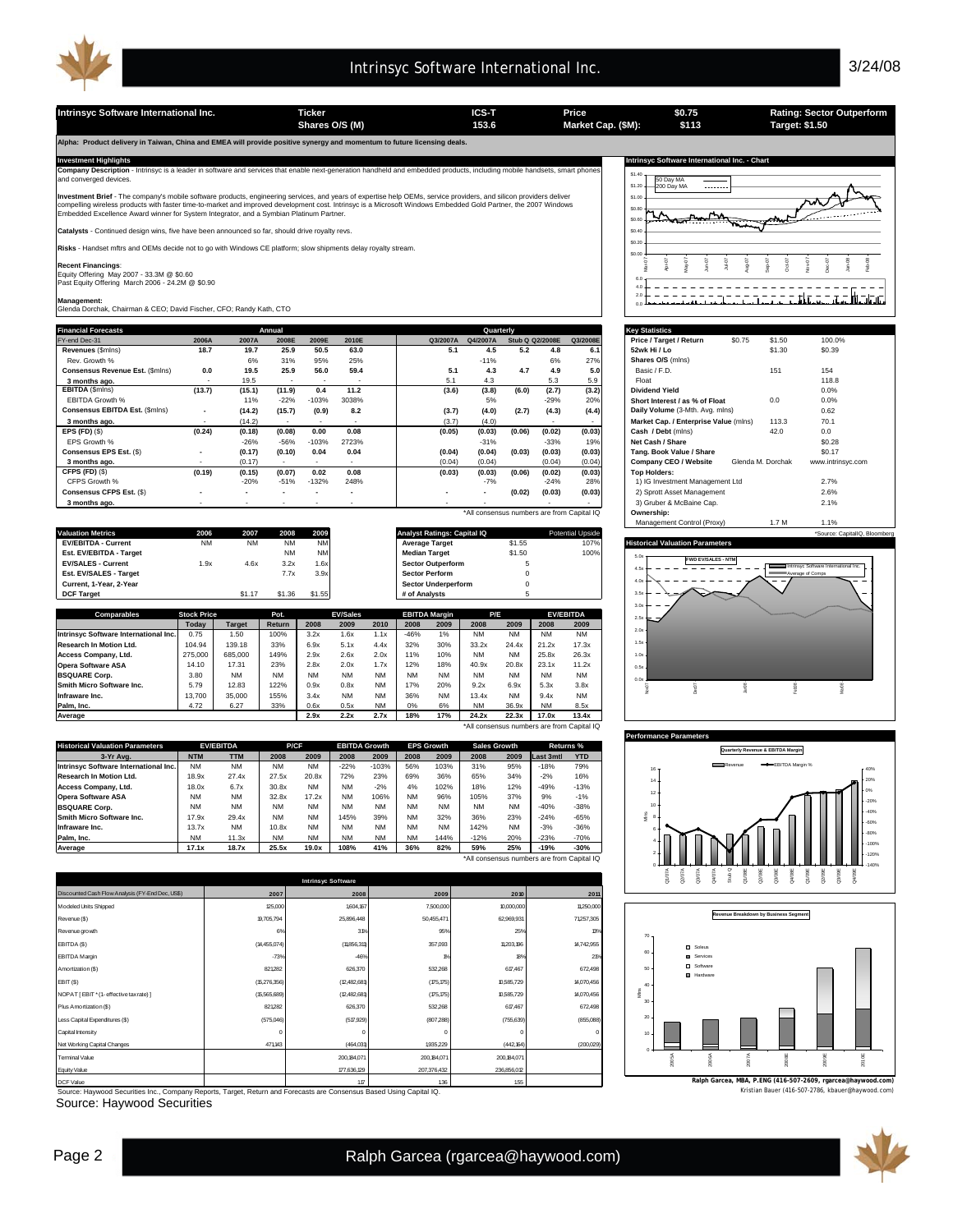

#### **Investment Thesis**

Intrinsyc Software operates primarily as two businesses: the wireless systems engineering group, and the mobility software business that has been responsible for the development of Soleus™, a consumer software product for wireless and handheld devices since 2004.

Soleus™ is a comprehensive software platform (based on Windows CE) and includes a highlevel operating system (HLOS), an application suite, a pre-certified telephony stack, and sophisticated user interface-generation tools. Soleus' modular architecture speeds up the development process, provides a reusable platform, allows a higher degree of customization, and lowers the manufacturer's bill of materials (BOM). Within the mobile phone market, feature phones (Intrinsyc's target segment) have evolved as the biggest segment, and in 2006, contributed approximately 60% of the global sales (587 million units). We expect feature phones to continue to be 60% to 65% of global shipments going forward.

#### **Stub Quarter a bit Light; Growth Story Intact**

Intrinsyc Software reported their stub-quarter financial results, releasing their Sep – Dec 2007 numbers. The financial numbers were below our expectations, but the growth story remains strong. The company incurred lower revenues and higher losses than forecasted, but remains on-time for future deliverables, specifically the Soleus™ royalties that we expect to see in Q2/08. In the near-term, we expect: (1) a tier-one Japanese partnership announcement by April-end; and (2) further software license agreement (SLAs) announcements (min. of 1/qtr).

Financially, Intrinsyc reported revenues of \$5.2M (HW: \$6.5M, cons: \$4.72M), EBITDA of (\$6.0M) (HW: -\$3.7M, cons: -\$2.7M), and reported EPS of (\$0.06) (HW: -\$0.03, cons: -\$0.03). Operating expenses were higher than expected, coming in at \$7.9M (HW: \$6.9M), and the company incurred a one-time hit of \$0.7M of restructuring fees from the closure of their UK office and the opening of their Taipei office.

We estimate revenues of \$25.9M for 2008 and \$50.5M for 2009; EBITDA of (\$11.9M) for 2008 and \$0.4M for 2009; EPS of (\$0.08) for 2008 and (\$0.00) for 2009. We believe our estimates are conservative, assuming one Soleus™ signing per quarter. Another tier-one Soleus™ signing can easily drive revenues beyond our forecasted levels.

With the closing of the latest financing, the company has approx. \$40M in cash and is debt free. This is more than enough cash to sustain their run-rate and complete an acquisition. An ideal take-out candidate will have complementary synergies from operations and provide an opportunity for Intrinsyc to "extract more value from the stack".

Our expectations remain unchanged for the Soleus™ royalty timeline. We believe that Intrinsyc will begin collecting royalties during Q2/08 from the MSI 5608; the other handset that should generate royalties is undisclosed, but we believe it is the MIO handheld. Intrinsyc should release details of a tier-one Japanese partnership by April-end, and we believe that existing contracts can be leveraged for future software agreements. Overall, Intrinsyc missed our estimates for the quarter, but the growth story is intact with improving revenue visibility. We maintain our Sector OUTPERFORM rating, and a \$1.50 target price.

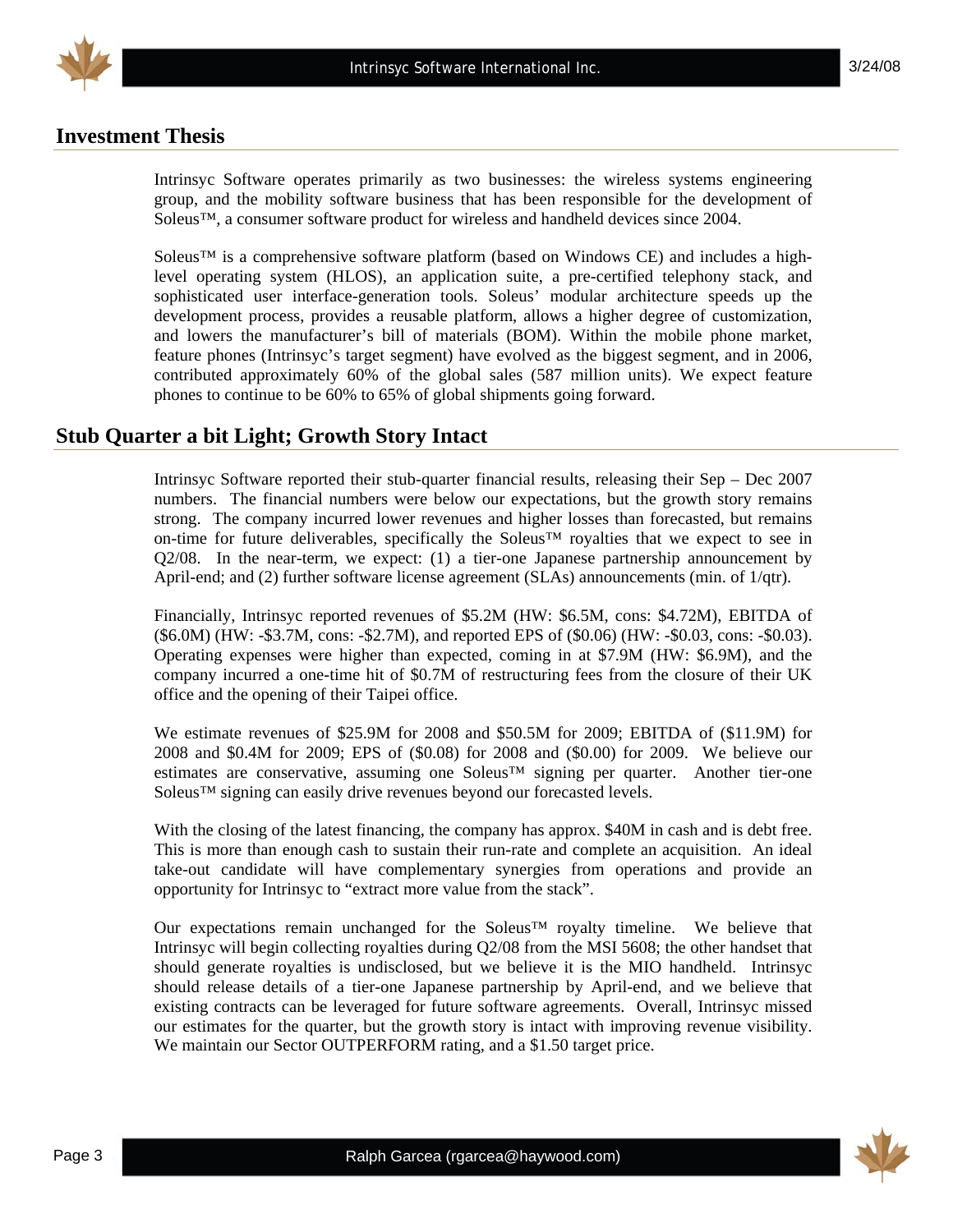

## **Valuation**

From a valuation perspective, Intrinsyc is trading at a discount to the Haywood global software universe based on our CY2009 target estimates (EV/Sales: 1.6x versus 2.2x). The situation should remedy itself throughout 2008 as the Company's customers start shipping devices with the Soleus platform integrated. Our DCF-based target of \$1.50 yields a CY2009 valuation of 3.2x EV/Sales.

| <b>Haywood Global Software Comparables</b>                                                                                                                                                                                                                                                                                                                                                                                                                                                                                                                                                                                                                                                        |                                                                                                                                                                                                                                                                                                                   |                                                                                                                                                                                                                |                                                                                                                                                                                                                       |                                                                                                                                                                                                                                                                                |                                                                                                                                                                                                                                                                                  |                                                                                                                                                                                                                      |                                                                                                                                                                                                                                                      |                                                                                                                                                                                                                        |                                                                                                                                                                                                                                                                                |                                                                                                                                                                                                       |                                                                                                                                                                                                                                        |                                                                                                                                                                                                                                                      |                                                                                                                                                                                                                                                                                                 |                                                                                                                                                                                                                                                                                              |                                                                                                                                                                                                                                                                        |                                                                                                                                                                                                                                                      |                                                                                                                                                                                                                        |                                                                                                                                                                                                                                           |                                                                                                                                                                                                                                                               |                                                                                                                                                                                                                                                                |                                                                                                                                                                                                                                     |                                                                                                                                                                                                                                          |                                                                                                                                                                                                                                                                    |                                                                                                                                                                                                                                          |                                                                                                                                                                                                                                                                                         |                                                                                                                                                                                                                                                                |                                                                                                                                                                                                                                                         |
|---------------------------------------------------------------------------------------------------------------------------------------------------------------------------------------------------------------------------------------------------------------------------------------------------------------------------------------------------------------------------------------------------------------------------------------------------------------------------------------------------------------------------------------------------------------------------------------------------------------------------------------------------------------------------------------------------|-------------------------------------------------------------------------------------------------------------------------------------------------------------------------------------------------------------------------------------------------------------------------------------------------------------------|----------------------------------------------------------------------------------------------------------------------------------------------------------------------------------------------------------------|-----------------------------------------------------------------------------------------------------------------------------------------------------------------------------------------------------------------------|--------------------------------------------------------------------------------------------------------------------------------------------------------------------------------------------------------------------------------------------------------------------------------|----------------------------------------------------------------------------------------------------------------------------------------------------------------------------------------------------------------------------------------------------------------------------------|----------------------------------------------------------------------------------------------------------------------------------------------------------------------------------------------------------------------|------------------------------------------------------------------------------------------------------------------------------------------------------------------------------------------------------------------------------------------------------|------------------------------------------------------------------------------------------------------------------------------------------------------------------------------------------------------------------------|--------------------------------------------------------------------------------------------------------------------------------------------------------------------------------------------------------------------------------------------------------------------------------|-------------------------------------------------------------------------------------------------------------------------------------------------------------------------------------------------------|----------------------------------------------------------------------------------------------------------------------------------------------------------------------------------------------------------------------------------------|------------------------------------------------------------------------------------------------------------------------------------------------------------------------------------------------------------------------------------------------------|-------------------------------------------------------------------------------------------------------------------------------------------------------------------------------------------------------------------------------------------------------------------------------------------------|----------------------------------------------------------------------------------------------------------------------------------------------------------------------------------------------------------------------------------------------------------------------------------------------|------------------------------------------------------------------------------------------------------------------------------------------------------------------------------------------------------------------------------------------------------------------------|------------------------------------------------------------------------------------------------------------------------------------------------------------------------------------------------------------------------------------------------------|------------------------------------------------------------------------------------------------------------------------------------------------------------------------------------------------------------------------|-------------------------------------------------------------------------------------------------------------------------------------------------------------------------------------------------------------------------------------------|---------------------------------------------------------------------------------------------------------------------------------------------------------------------------------------------------------------------------------------------------------------|----------------------------------------------------------------------------------------------------------------------------------------------------------------------------------------------------------------------------------------------------------------|-------------------------------------------------------------------------------------------------------------------------------------------------------------------------------------------------------------------------------------|------------------------------------------------------------------------------------------------------------------------------------------------------------------------------------------------------------------------------------------|--------------------------------------------------------------------------------------------------------------------------------------------------------------------------------------------------------------------------------------------------------------------|------------------------------------------------------------------------------------------------------------------------------------------------------------------------------------------------------------------------------------------|-----------------------------------------------------------------------------------------------------------------------------------------------------------------------------------------------------------------------------------------------------------------------------------------|----------------------------------------------------------------------------------------------------------------------------------------------------------------------------------------------------------------------------------------------------------------|---------------------------------------------------------------------------------------------------------------------------------------------------------------------------------------------------------------------------------------------------------|
| <b>CANADA TECHNOLOGY</b><br><b>Small Cap - Software/Services</b>                                                                                                                                                                                                                                                                                                                                                                                                                                                                                                                                                                                                                                  | Ticker                                                                                                                                                                                                                                                                                                            |                                                                                                                                                                                                                | Trdg<br>Curr                                                                                                                                                                                                          | <b>Local Price</b><br>20-Mar                                                                                                                                                                                                                                                   | Target                                                                                                                                                                                                                                                                           | Pot.<br>Return                                                                                                                                                                                                       | % of 52 week<br>Low                                                                                                                                                                                                                                  | High                                                                                                                                                                                                                   | Mkt. Cap.<br>(US\$mm)                                                                                                                                                                                                                                                          | 1-day                                                                                                                                                                                                 |                                                                                                                                                                                                                                        | Market Indicators (Return %)<br>7-day 30-day 90-day                                                                                                                                                                                                  |                                                                                                                                                                                                                                                                                                 | YTD                                                                                                                                                                                                                                                                                          | Revenue (USD)<br>CY08E                                                                                                                                                                                                                                                 | CY09E                                                                                                                                                                                                                                                | 180-day % chg<br>CY08E                                                                                                                                                                                                 | CY09E CY08E CY09E                                                                                                                                                                                                                         | P/E                                                                                                                                                                                                                                                           |                                                                                                                                                                                                                                                                | <b>EV/Sales</b><br>CY08E CY09E CY08E CY09E                                                                                                                                                                                          |                                                                                                                                                                                                                                          | <b>EV/EBITDA</b>                                                                                                                                                                                                                                                   |                                                                                                                                                                                                                                          | HC                                                                                                                                                                                                                                                                                      | REV/Headcount<br>CY08E                                                                                                                                                                                                                                         | CY09E                                                                                                                                                                                                                                                   |
| Absolute Software Corporation<br>Constellation Software Inc.<br>Points International Ltd<br><b>Corel Corporation</b><br>Intermap Technologies Corp<br>Logibec Groupe Informatique Ltee<br><b>Gemcom Software International</b><br>20-20 Technologies Inc.<br>Intrinsvc Software International<br>Matrikon Inc.<br>MKS Inc.<br>Belzberg Technologies Inc.<br>Immersive Media Corp.<br>Grey Island Systems International<br><b>Brainhunter Inc</b><br>iseemedia Inc.<br>SXC Health Solutions, Corp.                                                                                                                                                                                                 | TSX:ABT<br>TSX:CSU<br>TSX:PTS<br>TSX:CRE<br>TSX:IMF<br><b>TSX:LGI</b><br><b>FSX:GCM</b><br>SX:TWT<br><b>TSX:ICS</b><br><b>FSX:MTK</b><br><b>FSX:MKX</b><br>TSX:BLZ<br>CDNX:IMC<br>CDNX:GIS<br><b>TSX:BH</b><br>CDNX:IEE<br>TSX:SXC                                                                                | JR<br>NR<br>ΙR<br>JR<br>so<br>NR<br><b>SO</b><br>ΙR<br>JR<br>JR<br>JR<br><b>NR</b><br>ΙR                                                                                                                       | CAL<br>CAD<br>CAI<br>CAL<br>CAD<br>CAI<br>CAD<br>CAL<br>CAD<br>CAI<br>CAL<br>CAD<br>CAI<br>CAD<br>CAL<br>CAD<br>CAD                                                                                                   | 11.58<br>22.50<br>2.48<br>10.40<br>5.67<br>19.20<br>2.40<br>6.23<br>0.75<br>3.15<br>1.33<br>4.40<br>1.02<br>0.29<br>0.42<br>0.35<br>10.48                                                                                                                                      | 21.03<br>27.36<br>4.63<br>14.28<br>11.17<br>27.73<br>3.25<br>7.63<br>1.50<br>3.93<br>1.69<br><b>NA</b><br>2.92<br>0.79<br><b>NA</b><br>1.20<br>25.50                                                                                                                             | 82%<br>22%<br>86%<br>37%<br>97%<br>44%<br>35%<br>22%<br>100%<br>25%<br>27%<br>N<br>186%<br>172%<br>N/<br>243%<br>143%                                                                                                | 158%<br>100%<br>243%<br>149%<br>120%<br>105%<br>166%<br>120%<br>192%<br>154%<br>129%<br>104%<br>101%<br>132%<br>102%<br>140%<br>106%                                                                                                                 | 57%<br>80%<br>58%<br>68%<br>50%<br>85%<br>83%<br>84%<br>58%<br>79%<br>71%<br>50%<br>18%<br>48%<br>51%<br>37%<br>35%                                                                                                    | 535<br>464<br>29<br>258<br>254<br>18 <sub>4</sub><br>125<br>114<br>110<br>93<br>66<br>63<br>37<br>25<br>18<br>17                                                                                                                                                               | 9%<br>$-1%$<br>$-6%$<br>2%<br>$-1%$<br>5%<br>0%<br>0%<br>$-5%$<br>$-2%$<br>1%<br>0%<br>$-7%$<br>0%<br>0%<br>30%<br>1%                                                                                 | -1%<br>$-2%$<br>$-6%$<br>6%<br>16%<br>$-2%$<br>$-3%$<br>$-8%$<br>$-10%$<br>$-2%$<br>6%<br>0%<br>$-11%$<br>$-5%$<br>0%<br>$-5%$<br>0%                                                                                                   | $-26%$<br>$-5%$<br>$-14%$<br>8%<br>$-24%$<br>$-7%$<br>-16%<br>$-4%$<br>$-30%$<br>$-17%$<br>10%<br>$-11%$<br>$-32%$<br>$-24%$<br>$-13%$<br>21%<br>$-33%$                                                                                              | $-32%$<br>$-10%$<br>$-32%$<br>7%<br>$-47%$<br>$-13%$<br>0%<br>$-10%$<br>$-15%$<br>26%<br>$-3%$<br>$-14%$<br>$-34%$<br>$-11%$<br>$-5%$<br>$-13%$<br>$-28%$                                                                                                                                       | $-37%$<br>$-11%$<br>$-40%$<br>7%<br>$-46%$<br>$-14%$<br>2%<br>$-4%$<br>$-18%$<br>31%<br>$-3%$<br>$-19%$<br>$-35%$<br>$-12%$<br>$-9%$<br>$-30%$<br>$-28%$                                                                                                                                     | 48<br>285<br>70<br>281<br>33<br>69<br>57<br>-87<br>25<br>78<br>.58<br><b>NA</b><br>12<br>24<br>NA<br><b>NA</b><br>113                                                                                                                                                  | 6<br>330<br>9<br>268<br>44<br>N<br>65<br><b>NA</b><br>54<br>NA<br>NA<br>NA<br>20<br>NΑ<br>NA<br>N <sub>A</sub><br>137                                                                                                                                | 3%<br>2%<br><b>NMF</b><br><b>NMF</b><br>$-12%$<br><b>NMF</b><br>9%<br><b>NMF</b><br><b>NMF</b><br>$-7%$<br>3%<br><b>NMF</b><br><b>NMF</b><br><b>NMF</b><br><b>NMF</b><br>NMF<br>0%                                     | <b>NMF</b><br>$-29$<br><b>NMF</b><br><b>NM</b><br><b>NMF</b><br><b>NM</b><br><b>NMF</b><br><b>NMF</b><br>14%<br><b>NMF</b><br><b>NMF</b><br><b>NMF</b><br><b>NM</b><br><b>NMF</b><br><b>NMF</b><br><b>NMF</b><br>0 <sup>9</sup>           | NMF<br>12.2<br><b>NMF</b><br>6.6<br><b>NMF</b><br>19.6<br>15.1<br>24.7<br><b>NMF</b><br>13.5<br><b>NMF</b><br>NMF<br><b>NMF</b><br>10.5<br><b>NMF</b><br>NMF<br>12.0                                                                                          | <b>NMF</b><br>10.8<br>31.0<br>6.1<br>NMF<br><b>NMF</b><br>12.3<br><b>NMF</b><br>18.7<br><b>NMF</b><br><b>NMF</b><br><b>NMF</b><br>21.8<br>NMF<br><b>NMF</b><br>NMF<br>10.1                                                                                     | 10.0<br>1.6<br>4.1<br>1.4<br>6.2<br>2.9<br>1.9<br>0.8<br>3.6<br>1.0<br>1.0<br>NMF<br>1.2<br>0.5<br><b>NMF</b><br>NMF<br><b>NMF</b>                                                                                                  | 7.1<br>1.4<br>3.0<br>1.5<br>4.6<br><b>NMF</b><br>1.7<br><b>NMF</b><br>1.7<br><b>NMF</b><br><b>NMF</b><br><b>NMF</b><br>0.8<br><b>NMF</b><br><b>NMF</b><br><b>NMF</b><br><b>NMF</b>                                                       | <b>NMF</b><br>9.8<br><b>NMF</b><br>6.3<br><b>NMF</b><br>7.7<br>7.6<br>7.2<br><b>NMF</b><br>7.1<br>11.5<br><b>NMF</b><br><b>NMF</b><br>3.5<br><b>NMF</b><br><b>NMF</b><br><b>NMF</b>                                                                                | <b>NMF</b><br>8.7<br><b>NMF</b><br>5.8<br>NMF<br><b>NMF</b><br>7.<br><b>NMF</b><br><b>NMF</b><br><b>NMF</b><br><b>NM</b><br>NMF<br>7.2<br><b>NMF</b><br><b>NM</b><br><b>NMF</b><br><b>NMF</b>                                            | 217<br>1,200<br>76<br>1,110<br>660<br>430<br>118<br>534<br>174<br>530<br>316<br>95<br><b>NM</b><br><b>NM</b><br>250<br>37<br>426                                                                                                                                                        | 0.22<br>0.24<br>0.92<br>0.25<br>0.05<br>0.16<br>0.48<br>0.16<br>0.14<br>0.15<br>0.18<br><b>NA</b><br>NA<br><b>NA</b><br><b>NA</b><br><b>NA</b><br>0.27                                                                                                         | 0.32<br>0.27<br>1.24<br>0.24<br>0.07<br>NA<br>0.55<br>N <sub>A</sub><br>0.31<br><b>NA</b><br><b>NA</b><br><b>NA</b><br><b>NA</b><br><b>NA</b><br>NA<br><b>NA</b><br>0.32                                                                                |
|                                                                                                                                                                                                                                                                                                                                                                                                                                                                                                                                                                                                                                                                                                   |                                                                                                                                                                                                                                                                                                                   |                                                                                                                                                                                                                |                                                                                                                                                                                                                       |                                                                                                                                                                                                                                                                                |                                                                                                                                                                                                                                                                                  |                                                                                                                                                                                                                      |                                                                                                                                                                                                                                                      |                                                                                                                                                                                                                        | Mean<br>Mediar                                                                                                                                                                                                                                                                 | 2%<br>0%                                                                                                                                                                                              | $-2%$<br>$-2%$                                                                                                                                                                                                                         | $-13%$<br>$-14%$                                                                                                                                                                                                                                     | $-14%$<br>$-13%$                                                                                                                                                                                                                                                                                | $-16%$<br>$-14%$                                                                                                                                                                                                                                                                             | 36%<br>20%                                                                                                                                                                                                                                                             | 37%<br>34%                                                                                                                                                                                                                                           | 0%<br>2%                                                                                                                                                                                                               | 4%<br>0%                                                                                                                                                                                                                                  | 14.3x<br>12.9x                                                                                                                                                                                                                                                | 15.8x<br>12.3 <sub>2</sub>                                                                                                                                                                                                                                     | 2.8x<br>1.6x                                                                                                                                                                                                                        | 2.7 <sub>2</sub><br>1.7x                                                                                                                                                                                                                 | 7.6x<br>7.4x                                                                                                                                                                                                                                                       | 7.21<br>7.1                                                                                                                                                                                                                              | 412<br>316                                                                                                                                                                                                                                                                              | 0.27<br>0.20                                                                                                                                                                                                                                                   | 0.42<br>0.31                                                                                                                                                                                                                                            |
| <b>GLOBAL SOFTWARE</b>                                                                                                                                                                                                                                                                                                                                                                                                                                                                                                                                                                                                                                                                            | Ticker                                                                                                                                                                                                                                                                                                            |                                                                                                                                                                                                                | Trdg<br>Curr                                                                                                                                                                                                          | <b>Local Price</b><br>20-Mar                                                                                                                                                                                                                                                   | Target                                                                                                                                                                                                                                                                           | Pot.<br>Return                                                                                                                                                                                                       | % of 52 week<br>Low                                                                                                                                                                                                                                  | High                                                                                                                                                                                                                   | Mkt. Cap.<br>(US\$mm)                                                                                                                                                                                                                                                          | 1-day                                                                                                                                                                                                 | 7-day                                                                                                                                                                                                                                  | Market Indicators (Return %)<br>30-day                                                                                                                                                                                                               | 90-day                                                                                                                                                                                                                                                                                          | YTD                                                                                                                                                                                                                                                                                          | Revenue (USD)<br>CY08E                                                                                                                                                                                                                                                 | CY09E                                                                                                                                                                                                                                                | 180-day % chg<br>CY08E                                                                                                                                                                                                 | CY09E CY08E CY09E                                                                                                                                                                                                                         | P/E                                                                                                                                                                                                                                                           |                                                                                                                                                                                                                                                                | EV/Sales<br>CY08E CY09E CY08E CY09E                                                                                                                                                                                                 |                                                                                                                                                                                                                                          | <b>EV/EBITDA</b>                                                                                                                                                                                                                                                   |                                                                                                                                                                                                                                          | HC                                                                                                                                                                                                                                                                                      | REV/Headcount<br>CY08E                                                                                                                                                                                                                                         | CY09E                                                                                                                                                                                                                                                   |
| <b>Microsoft Corporation</b><br>Oracle Corp<br><b>ISAP AG</b><br>VMware, Inc.<br>Adobe Systems Inc.<br><b>Symantec Corporation</b><br>CA, Inc.<br>Autodesk, Inc.<br><b>BEA Systems Inc.</b><br>VeriSign Inc.<br>Salesforce.com<br>Dassault Systemes SA<br>BMC Software Inc.<br>Citrix Systems, Inc.<br>McAfee Inc<br>Sage Group plc<br>Autonomy Corp. plc<br>Ansys, Inc.<br>Sybase, Inc.<br>Parametric Technology Corp.<br>Informatica Corp<br>Open Text Corp.<br>Tibco Software Inc.<br>Misys plc<br>Lawson Software, Inc.<br>Concur Technologies, Inc.<br>MicroStrategy Inc.<br>Epicor Software Corp<br><b>MSC Software Corp</b><br>Manhattan Associates, Inc.<br><b>JDA Software Group Inc</b> | <b>MSFT</b><br>ORCL<br>SAP<br>VMW<br>ADBE<br><b>SYMC</b><br>ADSK<br><b>BEAS</b><br>/RSN<br>CRM<br>ENXTPA:DS<br><b>BMC</b><br><b>CTXS</b><br>MFE<br>SE:SGE<br>$SF-All$<br>ANSS<br>PMTC<br><b>INFA</b><br><b>OTEX</b><br>TIBX<br>SE:MSY<br><b>WSN</b><br>CNOR<br>MSTR<br>EPIC<br><b>MSCS</b><br>MANH<br><b>JDAS</b> | NR.<br>NR.<br>NR<br><b>NR</b><br>NR<br><b>JR</b><br>ΙR<br><b>NR</b><br>JR<br><b>NR</b><br><b>JR</b><br>٩R<br>٩R<br>NR<br>NR<br>JR<br>٩R<br>JR<br>ΝR<br><b>NR</b><br><b>NR</b><br><b>NR</b><br><b>NR</b><br>NR. | USD<br>USI<br>EUF<br>USD<br>USI<br>USD<br>USD<br>USD<br>USI<br>USD<br>USD<br>EUF<br>USD<br>USD<br>USD<br>GBI<br>GBI<br>USD<br>USI<br>USD<br>USD<br>USD<br>USD<br>GBF<br>USD<br>USI<br>USD<br>USD<br>USD<br>USD<br>USD | 29.18<br>20.08<br>31.71<br>45.12<br>34.45<br>17.09<br>22.36<br>32.00<br>19.05<br>34.97<br>55.83<br>35.34<br>33.39<br>31.94<br>34.18<br>1.87<br>8.70<br>37.30<br>26.49<br>15.15<br>16.86<br>28.96<br>7.64<br>1.36<br>7.48<br>31.69<br>73.98<br>11.34<br>12.65<br>23.54<br>17.47 | 38.82<br>25.04<br>39.97<br>71.24<br>45.41<br>21.36<br>27.79<br>44.50<br>18.96<br>37.29<br>66.00<br>43.68<br>39.11<br>43.64<br>41.63<br>2.47<br>21.01<br>42.75<br>31.80<br>21.38<br>19.23<br>37.77<br>8.53<br>1.87<br>11.94<br>36.92<br>88.00<br>14.69<br>14.33<br>30.75<br>24.33 | 33%<br>25%<br>26%<br>58%<br>329<br>25%<br>24%<br>39%<br>0%<br>7%<br>18%<br>249<br>17%<br>37%<br>229<br>329<br>1419<br>15%<br>20%<br>419<br>14%<br>30%<br>12%<br>38%<br>60%<br>16%<br>19%<br>30%<br>13%<br>319<br>399 | 109%<br>113%<br>112%<br>106%<br>112%<br>118%<br>111%<br>108%<br>181%<br>142%<br>150%<br>113%<br>135%<br>108%<br>123%<br>101%<br>137%<br>151%<br>122%<br>111%<br>127%<br>165%<br>118%<br>101%<br>108%<br>188%<br>122%<br>112%<br>111%<br>111%<br>118% | 78%<br>86%<br>76%<br>36%<br>71%<br>80%<br>79%<br>62%<br>100%<br>83%<br>85%<br>71%<br>90%<br>73%<br>82%<br>69%<br>80%<br>87%<br>92%<br>69%<br>87%<br>79%<br>79%<br>51%<br>66%<br>80%<br>57%<br>73%<br>86%<br>74%<br>68% | 271.578<br>103,143<br>58,879<br>17,303<br>18,983<br>14,465<br>11.478<br>7.389<br>7,722<br>7,462<br>6.66<br>6,364<br>6,41<br>5,918<br>5.547<br>4.842<br>3,685<br>2,922<br>2.362<br>1,75<br>1,48<br>1,474<br>1,424<br>1,293<br>1.332<br>1,396<br>884<br>662<br>566<br>577<br>532 | 2%<br>3%<br>2%<br>5%<br>$-1%$<br>4%<br>1%<br>2%<br>1%<br>5%<br>$-1%$<br>1%<br>2%<br>0%<br>3%<br>$-1%$<br>$-3%$<br>3%<br>2%<br>3%<br>1%<br>0%<br>4%<br>$-6%$<br>3%<br>3%<br>4%<br>4%<br>0%<br>3%<br>2% | 2%<br>1%<br>$-2%$<br>$-13%$<br>3%<br>-1%<br>0%<br>$-7%$<br>0%<br>4%<br>$-5%$<br>$-7%$<br>$-3%$<br>0%<br>$-2%$<br>$-7%$<br>$-4%$<br>2%<br>1%<br>5%<br>$-5%$<br>$-6%$<br>1%<br>$-4%$<br>1%<br>12%<br>6%<br>$-1%$<br>$-6%$<br>4%<br>$-1%$ | 4%<br>6%<br>$-4%$<br>$-21%$<br>$-1%$<br>$-1%$<br>$-3%$<br>$-16%$<br>1%<br>$-4%$<br>8%<br>$-3%$<br>3%<br>$-11%$<br>4%<br>$-13%$<br>$-14%$<br>8%<br>0%<br>$-5%$<br>$-9%$<br>$-13%$<br>1%<br>$-18%$<br>$-9%$<br>6%<br>10%<br>$-5%$<br>1%<br>3%<br>$-3%$ | $-19%$<br>$-12%$<br>$-11%$<br>$-50%$<br>$-18%$<br>1%<br>$-13%$<br>$-37%$<br>19%<br>$-8%$<br>$-12%$<br>$-11%$<br>$-9%$<br>$-16%$<br>$-10%$<br>$-18%$<br>$-1%$<br>$-11%$<br>3%<br>$-17%$<br>$-5%$<br>$-7%$<br>$-4%$<br>$-26%$<br>$-27%$<br>$-19%$<br>$-22%$<br>$-1%$<br>$-3%$<br>$-10%$<br>$-19%$ | $-18%$<br>$-11%$<br>$-11%$<br>$-47%$<br>$-19%$<br>6%<br>$-10%$<br>$-36%$<br>21%<br>$-7%$<br>$-11%$<br>$-13%$<br>$-6%$<br>$-16%$<br>$-9%$<br>$-19%$<br>$-2%$<br>$-10%$<br>2%<br>-15%<br>$-6%$<br>$-8%$<br>$-5%$<br>$-27%$<br>$-27%$<br>$-12%$<br>$-22%$<br>$-4%$<br>$-3%$<br>$-11%$<br>$-15%$ | 63,230<br>23.168<br>18.935<br>2.013<br>3.572<br>6,152<br>4.406<br>2,443<br>1.656<br>1,115<br>1.033<br>2.127<br>1,795<br>1.633<br>1.475<br><b>NA</b><br>484<br>446<br>1.089<br>1,084<br>450<br>743<br>661<br><b>NA</b><br>885<br>213<br>381<br>549<br>258<br>369<br>389 | 70.85<br>25,808<br>20,809<br>2,816<br>4,01<br>6,530<br>4,566<br>2,744<br>1,789<br>1,156<br>1,355<br>2.32<br>1,92'<br>1,935<br>1.625<br>N,<br>559<br>514<br>1,16'<br>1,17<br>506<br>754<br>728<br>1,002<br>95<br>264<br>N<br>599<br>274<br>408<br>408 | 5%<br>3%<br>7%<br>7%<br>1%<br>2%<br>4%<br>0%<br>1%<br><b>NMF</b><br>2%<br>$-4%$<br>5%<br>4%<br>6%<br><b>NMF</b><br>6%<br>4%<br>1%<br>7%<br>4%<br>6%<br>4%<br><b>NMF</b><br>3%<br>13%<br>0%<br>16%<br>$-3%$<br>1%<br>1% | 8%<br>2%<br>6%<br>3%<br>0%<br>2%<br>1%<br>0%<br>0%<br><b>NMF</b><br>8%<br>$-5%$<br>7%<br>5%<br>8%<br><b>NMF</b><br>7%<br><b>NMF</b><br>3%<br>NMF<br>-5%<br>6%<br>3%<br>$-5%$<br>4%<br>15%<br><b>NMF</b><br>16%<br><b>NMF</b><br>-89<br>3% | 14.9<br>15.0<br>16.7<br>NMF<br>18.4<br>13.0<br>17.0<br>14.7<br>24.8<br>30.6<br>NMF<br>16.3<br>16.4<br>19.5<br>17.7<br><b>NMF</b><br>29.7<br>25.1<br>14.0<br>12.1<br>-22.4<br>13.7<br>17.5<br><b>NMF</b><br>18.0<br>NMF<br>14.3<br>11.0<br>NMF<br>15.9<br>12.1 | 12.9<br>12.4<br>14.2<br>29.2<br>16.0<br>12.0<br>15.0<br>12.6<br>22.1<br>21.1<br><b>NMF</b><br>14.5<br>14.5<br>15.7<br>15.6<br>11.4<br>23.8<br>21.4<br>12.5<br>10.4<br>19.0<br>11.7<br>14.7<br>10.2<br>12.2<br><b>NMF</b><br>NMF<br>9.6<br>39.3<br>13.7<br>10.4 | 4.0<br>4.4<br>2.9<br>8.2<br>4.8<br>2.4<br>2.7<br>2.7<br>3.9<br>6.6<br>6.0<br>2.8<br>2.9<br>3.3<br>3.3<br><b>NMF</b><br>7.5<br>6.3<br>2.0<br>1.6<br>2.7<br>2.2<br>1.8<br><b>NMF</b><br>1.4<br>6.6<br>2.1<br>1.5<br>1.7<br>1.4<br>1.5 | 3.6<br>3.9<br>2.6<br>5.9<br>4.2<br>2.3<br>2.6<br>2.4<br>3.6<br>6.4<br>4.6<br>2.6<br>2.7<br>2.8<br>3 <sub>c</sub><br><b>NMF</b><br>6.5<br>5.5<br>1.8<br>1.5<br>2.4<br>2.2<br>1.7<br>-1.2<br>1.3<br>5.3<br>NMF<br>-14<br>1.6<br>1.3<br>1.4 | 9.1<br>9.7<br>10.3<br><b>NMF</b><br>10.9<br>8.1<br>8.1<br>8.8<br>14.9<br>15.8<br><b>NMF</b><br>9.6<br>8.2<br>12.1<br>11.8<br><b>NMF</b><br>19.4<br>13.0<br>6.6<br>6.0<br>13.5<br>8.5<br>8.1<br><b>NMF</b><br>8.5<br><b>NMF</b><br>7.8<br>8.3<br>16.8<br>7.9<br>6.3 | <b>NMF</b><br>8.3<br>8.6<br>19.0<br>10.<br>7.<br>8.3<br>7.7<br><b>NMF</b><br>13.3<br>NMF<br>8.6<br>7.6<br>9.8<br>10.0<br>8.4<br>15.5<br>11.6<br>6.2<br>5.4<br>11.7<br>8.0<br>7.0<br>6.5<br>7.0<br>NMF<br>NMF<br>7:<br>15.6<br>6.7<br>5.6 | 79,000<br>74.674<br>42,772<br>5,000<br>6.959<br>17,100<br>14,500<br>5.169<br>4.119<br>4,251<br>2,606<br>7.459<br>6,000<br>4,620<br>4.250<br>13.900<br>1,400<br>1,400<br>3.996<br>4,642<br>1.365<br>2,700<br>1,900<br>4.500<br>3,800<br>575<br>1,582<br>2,178<br>1,200<br>2,241<br>1,701 | 0.80<br>0.31<br>0.44<br>0.40<br>0.51<br>0.36<br>0.30<br>0.47<br>0.40<br>0.26<br>0.40<br>0.29<br>0.30<br>0.35<br>0.35<br><b>NA</b><br>0.35<br>0.32<br>0.27<br>0.23<br>0.33<br>0.28<br>0.35<br><b>NA</b><br>0.23<br>0.37<br>0.24<br>0.25<br>0.22<br>0.16<br>0.23 | 0.90<br>0.35<br>0.49<br>0.56<br>0.58<br>0.38<br>0.31<br>0.53<br>0.43<br>0.27<br>0.52<br>0.31<br>0.32<br>0.42<br>0.38<br><b>NA</b><br>0.40<br>0.37<br>0.29<br>0.25<br>0.37<br>0.28<br>0.38<br>0.22<br>0.25<br>0.46<br>NA<br>0.27<br>0.23<br>0.18<br>0.24 |
|                                                                                                                                                                                                                                                                                                                                                                                                                                                                                                                                                                                                                                                                                                   |                                                                                                                                                                                                                                                                                                                   |                                                                                                                                                                                                                | Trdg                                                                                                                                                                                                                  | <b>Local Price</b>                                                                                                                                                                                                                                                             |                                                                                                                                                                                                                                                                                  | Pot.                                                                                                                                                                                                                 | % of 52 week                                                                                                                                                                                                                                         |                                                                                                                                                                                                                        | Mear<br>Median<br>Mkt. Cap.                                                                                                                                                                                                                                                    | 2%                                                                                                                                                                                                    | $-1%$<br>$-1%$                                                                                                                                                                                                                         | $-3%$<br>$-3%$<br>Market Indicators (Return %)                                                                                                                                                                                                       | $-13%$<br>$-11%$                                                                                                                                                                                                                                                                                | $-12%$<br>$-119$                                                                                                                                                                                                                                                                             | 15%<br>13%<br>Revenue (USD)                                                                                                                                                                                                                                            | 12°<br><b>10%</b>                                                                                                                                                                                                                                    | 4%<br>4%<br>180-day % chg                                                                                                                                                                                              | 4%<br>4%                                                                                                                                                                                                                                  | 17.6x<br>16.4x<br>P/E                                                                                                                                                                                                                                         | 16.0x<br>14.4                                                                                                                                                                                                                                                  | 3.5x<br>2.8x<br>EV/Sales                                                                                                                                                                                                            | 3.0x<br>2.6x                                                                                                                                                                                                                             | 10.3x<br>9.0x<br>EV/EBITDA                                                                                                                                                                                                                                         | 9.2x<br>8.31                                                                                                                                                                                                                             | 10.566<br>4.250                                                                                                                                                                                                                                                                         | 0.34<br>0.32<br>REV/Headcount                                                                                                                                                                                                                                  | 0.38<br>0.37                                                                                                                                                                                                                                            |
| <b>CANADA TECHNOLOGY</b>                                                                                                                                                                                                                                                                                                                                                                                                                                                                                                                                                                                                                                                                          | Ticker                                                                                                                                                                                                                                                                                                            |                                                                                                                                                                                                                | Curr                                                                                                                                                                                                                  | 20-Mar                                                                                                                                                                                                                                                                         | Target                                                                                                                                                                                                                                                                           | Return                                                                                                                                                                                                               | Low                                                                                                                                                                                                                                                  | High                                                                                                                                                                                                                   | (US\$mm)                                                                                                                                                                                                                                                                       | 1-day                                                                                                                                                                                                 |                                                                                                                                                                                                                                        | 7-day 30-day 90-day                                                                                                                                                                                                                                  |                                                                                                                                                                                                                                                                                                 | <b>YTD</b>                                                                                                                                                                                                                                                                                   | CY08E                                                                                                                                                                                                                                                                  | CY09E                                                                                                                                                                                                                                                | CY08E                                                                                                                                                                                                                  | CY09E CY08E CY09E                                                                                                                                                                                                                         |                                                                                                                                                                                                                                                               |                                                                                                                                                                                                                                                                | CY08E CY09E CY08E CY09E                                                                                                                                                                                                             |                                                                                                                                                                                                                                          |                                                                                                                                                                                                                                                                    |                                                                                                                                                                                                                                          | HC                                                                                                                                                                                                                                                                                      | CY08E                                                                                                                                                                                                                                                          | CY09E                                                                                                                                                                                                                                                   |
| Research In Motion Ltd<br>Nortel Networks Corp<br>CGI Group, Inc.<br>Macdonald Dettwiler & Associates<br>Open Text Corp.<br>Celestica Inc.<br>Aastra Technologies Ltd.<br>Cinram International Income Fund<br>Descartes Systems Group Inc.<br>Certicom Corp.                                                                                                                                                                                                                                                                                                                                                                                                                                      | RIMM<br>TSX:GIB.A<br><b>TSX:MDA</b><br><b>DTEX</b><br>าเ ร<br>TSX:AAH<br>TSX:CRW.L<br><b>DSGX</b><br><b>TSX:CIC</b>                                                                                                                                                                                               | JR<br>JR<br>NR<br>NR.<br>٩R<br>٩R                                                                                                                                                                              | USI<br>USE<br>CAD<br>CAI<br>USD<br>USD<br>CAD<br>CAD<br>USD<br>CAD                                                                                                                                                    | 104.94<br>6.10<br>10.40<br>47.50<br>28.96<br>6.30<br>27.57<br>5.62<br>3.49<br>1.49                                                                                                                                                                                             | 139.18<br>13.97<br>15.00<br>60.90<br>37.77<br>6.68<br>41.38<br>9.52<br>5.20<br>5.45                                                                                                                                                                                              | 339<br>129%<br>44%<br>28%<br>30%<br>-69<br>50%<br>69%<br>49%<br>266%                                                                                                                                                 | 244%<br>105%<br>116%<br>127%<br>165%<br>139%<br>114%<br>115%<br>104%<br>115%                                                                                                                                                                         | 77%<br>23%<br>85%<br>88%<br>79%<br>86%<br>67%<br>19%<br>70%<br>29%                                                                                                                                                     | 58.92<br>2.667<br>3,272<br>1,869<br>1,474<br>1,44'<br>430<br>314<br>n/s<br>63                                                                                                                                                                                                  | 4%<br>5%<br>0%<br>1%<br>0%<br>$-3%$<br>$-3%$<br>0%<br>0%<br>$-3%$                                                                                                                                     | $-1%$<br>$-10%$<br>$-3%$<br>0%<br>$-6%$<br>0%<br>$-7%$<br>$-3%$<br>$-7%$<br>$-1%$                                                                                                                                                      | 13%<br>$-47%$<br>$-3%$<br>3%<br>$-13%$<br>$-2%$<br>$-1%$<br>0%<br>$-6%$<br>1%                                                                                                                                                                        | $-12%$<br>$-61%$<br>$-11%$<br>13%<br>$-7%$<br>8%<br>$-18%$<br>1%<br>$-14%$<br>1%                                                                                                                                                                                                                | $-7%$<br>$-60%$<br>$-10%$<br>14%<br>$-8%$<br>9%<br>$-19%$<br>$-2%$<br>$-17%$<br>$-6%$                                                                                                                                                                                                        | 8.347<br>11,124<br>3,823<br>1,027<br>743<br>8.198<br>751<br>1,919<br>65<br>46                                                                                                                                                                                          | 11.14<br>11.407<br>4,015<br>1,073<br>754<br>8,739<br>891<br>1,875<br>-73<br>21                                                                                                                                                                       | 17%<br>$-4%$<br>$-1%$<br><b>NMF</b><br>6%<br>$-4%$<br><b>NMF</b><br>$-4%$<br>0%<br><b>NMF</b>                                                                                                                          | <b>NMF</b><br>$-2%$<br>0%<br><b>NMF</b><br>6%<br>$-4%$<br><b>NMF</b><br>$-10%$<br>0%<br><b>NMF</b>                                                                                                                                        | 33.2<br>9.4<br>12.1<br>22.1<br>13.7<br>12.1<br>11.5<br>27.3<br>13.6<br>NMF                                                                                                                                                                                    | 24.4<br>6.5<br>10.8<br>17.8<br>11.7<br>9.6<br>10.6<br>NMF<br><b>NMF</b><br><b>NMF</b>                                                                                                                                                                          | 6.9<br>0.4<br>0.9<br>2.1<br>2.2<br>0.2<br>0.4<br>0.5<br><b>NMF</b><br>0.8                                                                                                                                                           | 5.1<br>0.4<br>0.9<br>2.0<br>2.2<br>0.1<br>0.4<br>0.5<br><b>NMF</b><br>1.7                                                                                                                                                                | <b>NMF</b><br>4.6<br>5.8<br>16.6<br>8.5<br>3.9<br>4.6<br>3.8<br><b>NMF</b><br><b>NMF</b>                                                                                                                                                                           | 17.<br>3.9<br>5.5<br>15.2<br>8.0<br>3.5<br>4.1<br>3.9<br><b>NMF</b><br>0.9                                                                                                                                                               | 6,254<br>32.550<br>26,500<br>3.000<br>2,700<br>33,000<br>1.600<br>9,500<br>300<br>101                                                                                                                                                                                                   | 1.33<br>0.34<br>0.14<br>0.34<br>0.28<br>0.25<br>0.47<br>0.20<br>0.22<br>0.45                                                                                                                                                                                   | 1.78<br>0.35<br>0.15<br>0.36<br>0.28<br>0.26<br>0.56<br>0.20<br>0.24<br>0.21                                                                                                                                                                            |
|                                                                                                                                                                                                                                                                                                                                                                                                                                                                                                                                                                                                                                                                                                   |                                                                                                                                                                                                                                                                                                                   |                                                                                                                                                                                                                | Trdg                                                                                                                                                                                                                  | <b>Local Price</b>                                                                                                                                                                                                                                                             |                                                                                                                                                                                                                                                                                  |                                                                                                                                                                                                                      | Pot. % of 52 week                                                                                                                                                                                                                                    |                                                                                                                                                                                                                        | Mear<br>Mediar<br>Mkt. Cap.                                                                                                                                                                                                                                                    | 0%<br>በ%                                                                                                                                                                                              | $-4%$<br>$-3%$                                                                                                                                                                                                                         | -5%<br>$-1%$<br>Market Indicators (Return %)                                                                                                                                                                                                         | $-10%$<br>-9%                                                                                                                                                                                                                                                                                   | $-119$<br>-8%                                                                                                                                                                                                                                                                                | 27%<br>8%<br>Revenue (USD)                                                                                                                                                                                                                                             | 3%<br>5%                                                                                                                                                                                                                                             | 1%<br>-1%<br>180-day % chg                                                                                                                                                                                             | $-2%$<br>$-1%$                                                                                                                                                                                                                            | $17.2x$ $13.1x$<br>13.6x<br>P/F                                                                                                                                                                                                                               | 10.8                                                                                                                                                                                                                                                           | 1.6x<br>0.8x<br>EV/Sales                                                                                                                                                                                                            | 1.5x<br>0.9x                                                                                                                                                                                                                             | 6.8x<br>4.6x<br><b>EV/EBITDA</b>                                                                                                                                                                                                                                   | 6.9x<br>4.1                                                                                                                                                                                                                              | 11,551<br>4.627                                                                                                                                                                                                                                                                         | 0.40<br>0.31<br>REV/Headcount                                                                                                                                                                                                                                  | 0.44<br>0.27                                                                                                                                                                                                                                            |
| <b>GLOBAL WIRELESS EQPT</b><br>Nokia Corp.<br>Research In Motion Ltd.<br>LM Ericsson Telephone Co.<br>Motorola Inc.<br>Juniper Networks, Inc.<br>Alcatel-Lucent<br>Nortel Networks Corp.<br>Tellabs Inc.<br>3Com Corporation<br>Palm, Inc.<br>Sierra Wireless Inc.                                                                                                                                                                                                                                                                                                                                                                                                                                | <b>licker</b><br>HLSE:NOK1VINR<br><b>RIMM</b><br>OM:ERIC B<br>MOT<br><b>JNPR</b><br><b>ALU</b><br><b>NT</b><br><b>TLAB</b><br>COMS<br><b>PALM</b><br>TSX:SW                                                                                                                                                       | <b>NR</b><br>NR<br>NR.<br>NR EUR<br><b>NR</b><br><b>NR</b><br>NR.<br>NR.<br>NR CAD                                                                                                                             | Curr<br>EUF<br>USC<br>SEK<br>USD<br>USD<br>USD<br>USD<br>USD<br>USD                                                                                                                                                   | 20-Mar<br>18.49<br>104.94<br>10.88<br>9.25<br>25.16<br>3.38<br>6.10<br>5.77<br>1.98<br>4.72<br>14.75                                                                                                                                                                           | Target Return<br>27.18<br>139.18<br>17.86<br>14.25<br>33.03<br>5.75<br>13.97<br>7.42<br>3.93<br>6.27<br>26.86                                                                                                                                                                    | 47%<br>33%<br>64%<br>54%<br>319<br>70%<br>129%<br>29%<br>99%<br>33%<br>82%                                                                                                                                           | $\sim$<br>111%<br>244%<br>108%<br>101%<br>135%<br>104%<br>105%<br>113%<br>95%<br>111%<br>119%                                                                                                                                                        | High<br>64%<br>77%<br>38%<br>47%<br>66%<br>32%<br>23%<br>42%<br>39%<br>24%<br>50%                                                                                                                                      | (US\$mm) 1-day 7-day 30-day 90-day YTD<br>109.68<br>58,923<br>28,293<br>20,864<br>13,173<br>11,773<br>2,667<br>2,334<br>797<br>505<br>450<br>Mean<br>Median                                                                                                                    | $-4%$<br>4%<br>3%<br>$-1%$<br>3%<br>3%<br>5%<br>2%<br>$-11%$<br>4%<br>5%<br>1%<br>3%                                                                                                                  | $-11%$<br>$-1%$<br>$-11%$<br>$-6%$<br>$-2%$<br>$-4%$<br>$-10%$<br>2%<br>$-36%$<br>$-13%$<br>7%<br>-8%<br>-6%                                                                                                                           | $-25%$<br>13%<br>$-23%$<br>$-18%$<br>$-4%$<br>$-18%$<br>$-47%$<br>$-12%$<br>$-47%$<br>$-28%$<br>$-11%$<br>$-20%$<br>-18%                                                                                                                             | $-32%$<br>$-12%$<br>$-29%$<br>$-43%$<br>$-27%$<br>$-35%$<br>$-61%$<br>$-17%$<br>$-56%$<br>$-25%$<br>-6%<br>$-31%$<br>$-29%$                                                                                                                                                                     | $-30%$<br>$-7%$<br>$-28%$<br>$-42%$<br>$-24%$<br>$-32%$<br>$-60%$<br>$-12%$<br>$-56%$<br>$-26%$<br>0%<br>$-29%$<br>$-28%$                                                                                                                                                                    | CY08E<br>86.614 90.237<br>8,347<br>31,112<br>34,466<br>3,497<br>27,438<br>11,124<br>1,895<br>1.345<br>1,335<br>566<br>12%<br>2%                                                                                                                                        | CY09E<br>11,146<br>32,385<br>38,333<br>4,123<br>28.317<br>11,407<br>1,909<br><b>NA</b><br>1,607<br>644<br>11%<br>8%                                                                                                                                  | CY08E<br>0%<br>17%<br>$-9%$<br>$-14%$<br>6%<br>$-5%$<br>$-4%$<br>$-10%$<br>$-3%$<br>$-16%$<br>14%<br>$-2%$<br>-4%                                                                                                      | CY09E CY08E CY09E<br>1%<br><b>NMF</b><br>$-11%$<br>$-12%$<br>2%<br>$-6%$<br>$-2%$<br>$-15%$<br><b>NMF</b><br>$-1%$<br>7%<br>$-4%$<br>$-2%$                                                                                                | 10.7<br>33.2<br>9.4<br>NMF<br>22.3<br>20.0<br>9.4<br>23.8<br>15.4<br><b>NMF</b><br>10.6<br>17.2x 15.4x<br>15.4x 12.6x                                                                                                                                         | 9.9<br>24.4<br>8.0<br>15.2<br>18.0<br>7.8<br>6.5<br>18.0<br>NMF<br>36.9<br>9.2                                                                                                                                                                                 | CY08E CY09E CY08E CY09E<br>1.1<br>6.9<br>0.8<br>0.5<br>3.3<br>0.5<br>0.4<br>0.6<br>0.5<br>0.6<br>0.6<br>1.4x<br>0.6x                                                                                                                | 1.1<br>5.1<br>0.7<br>0.4<br>2.8<br>0.5<br>0.4<br>0.6<br>NMF<br>0.5<br>0.5<br>1.3x<br>0.6x                                                                                                                                                | 6.5<br><b>NMF</b><br>4.4<br>12.0<br>12.1<br>5.7<br>4.6<br>5.9<br>NMF<br>NMF<br>5.2<br>7.0x<br>5.8x                                                                                                                                                                 | 6.1<br>17.3<br>3.9<br>6. <sub>C</sub><br>8.2<br>4.0<br>3.9<br>5.0<br>NMF<br>8.5<br>4.7<br>6.8x<br>5.5x                                                                                                                                   | HC<br>112,262<br>6,254<br>74,000<br>66,000<br>5,879<br>89,370<br>32,550<br>3,716<br>6.309<br>1,247<br>268<br>36,169<br>6,309                                                                                                                                                            | CY08E<br>0.77<br>1.33<br>0.42<br>0.52<br>0.59<br>0.31<br>0.34<br>0.51<br>0.21<br>1.07<br>2.11<br>0.75<br>0.52                                                                                                                                                  | CY09E<br>0.80<br>1.78<br>0.44<br>0.58<br>0.70<br>0.32<br>0.35<br>0.51<br><b>NA</b><br>1.29<br>2.40<br>0.92<br>0.64                                                                                                                                      |

Source: Capital IQ, Haywood Estimates

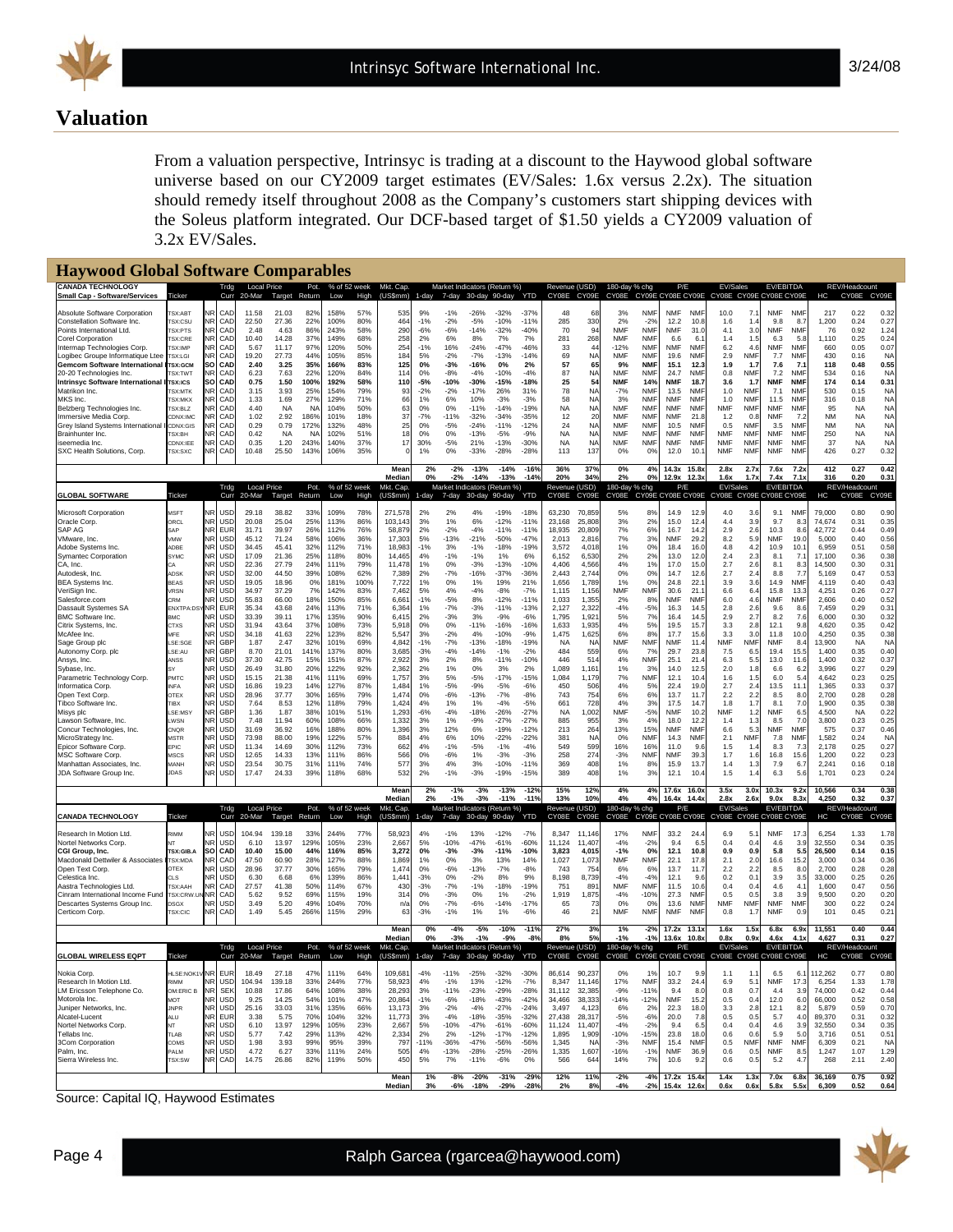

#### **Distribution**

This report is not for distribution to non-institutional US clients.

#### **Analyst Certification**

I, Ralph Garcea, hereby certify that the views expressed in this report (which includes the rating assigned to the issuer's shares as well as the analytical substance and tone of the report) accurately reflect my/our personal views about the subject securities and the issuer. No part of my/our compensation was, is, or will be directly or indirectly related to the specific recommendations.

#### **Important Disclosures**

This report is prepared by Haywood Securities Inc. for use by Haywood Securities Inc., Haywood Securities (USA) Inc. and Haywood Securities (UK) Limited and their clients. Haywood Securities Inc. is a Canadian broker-dealer and a member of the Toronto Stock Exchange and the Canadian Venture Exchange. Haywood Securities (USA) Inc. is a wholly owned subsidiary of Haywood Securities Inc., registered with the U.S. Securities and Exchange Commission, and is a member of the National Association of Securities Dealers (NASD) and the Securities Investor Protection Corporation (SIPC).

Haywood Securities, Inc., and Haywood Securities (USA) Inc. do have officers in common however, none of those common officers affect or control the ratings given a specific issuer or which issuer will be the subject of Research coverage. In addition, the firm does maintain and enforce written policies and procedures reasonably designed to prevent influence on the activities of affiliated analysts.

Haywood analysts are salaried employees who may receive a performance bonus that may be derived, in part, from corporate finance income.

#### **Of the companies included in the report the following Important Disclosures apply:**

| Ticker    | Company                    |  | 3 | 4 | b |  |  |
|-----------|----------------------------|--|---|---|---|--|--|
| TSX:ICS   | Intrinsyc Software         |  |   |   |   |  |  |
| TSX:GCM   | Gemcom Software Int'l Inc. |  |   |   |   |  |  |
| TSX:GIB.A | CGI Group Inc.             |  |   |   |   |  |  |
| TSX:SW    | Sierra Wireless Inc.       |  |   |   |   |  |  |

1 The Analyst(s) preparing this report (or a member of the Analysts' households) have a financial interest in this company.

2 As of the end of the month immediately preceding this publication either Haywood Securities, Inc., its officers or directors beneficially owned 1% or more of this company.

Haywood Securities, Inc. has reviewed lead projects of this company and a portion of the expenses for this travel have been reimbursed by the issuer.

Haywood Securities Inc. or an Affiliate has managed or co-managed a public offering of securities for this company in the last 12 months.

Haywood Securities, Inc. or an Affiliate has received compensation for investment banking services from this company in the past 12 months

Haywood Securities, Inc. or an Affiliate has received compensation for investment banking services from this company in<br>
the next 24 mention

- the past 24 months
- 7 Haywood Securities, Inc. is restricted on this company at the time of publication

Baywood Securities, Inc. or an Affiliate expects to receive or intends to seek compensation for investment banking services from this company in the next three months

Other material conflict of interest of the research analyst of which the research analyst or member knows or has reason to know at the time of publication or at the time of public appearance:

 $n/a$ 

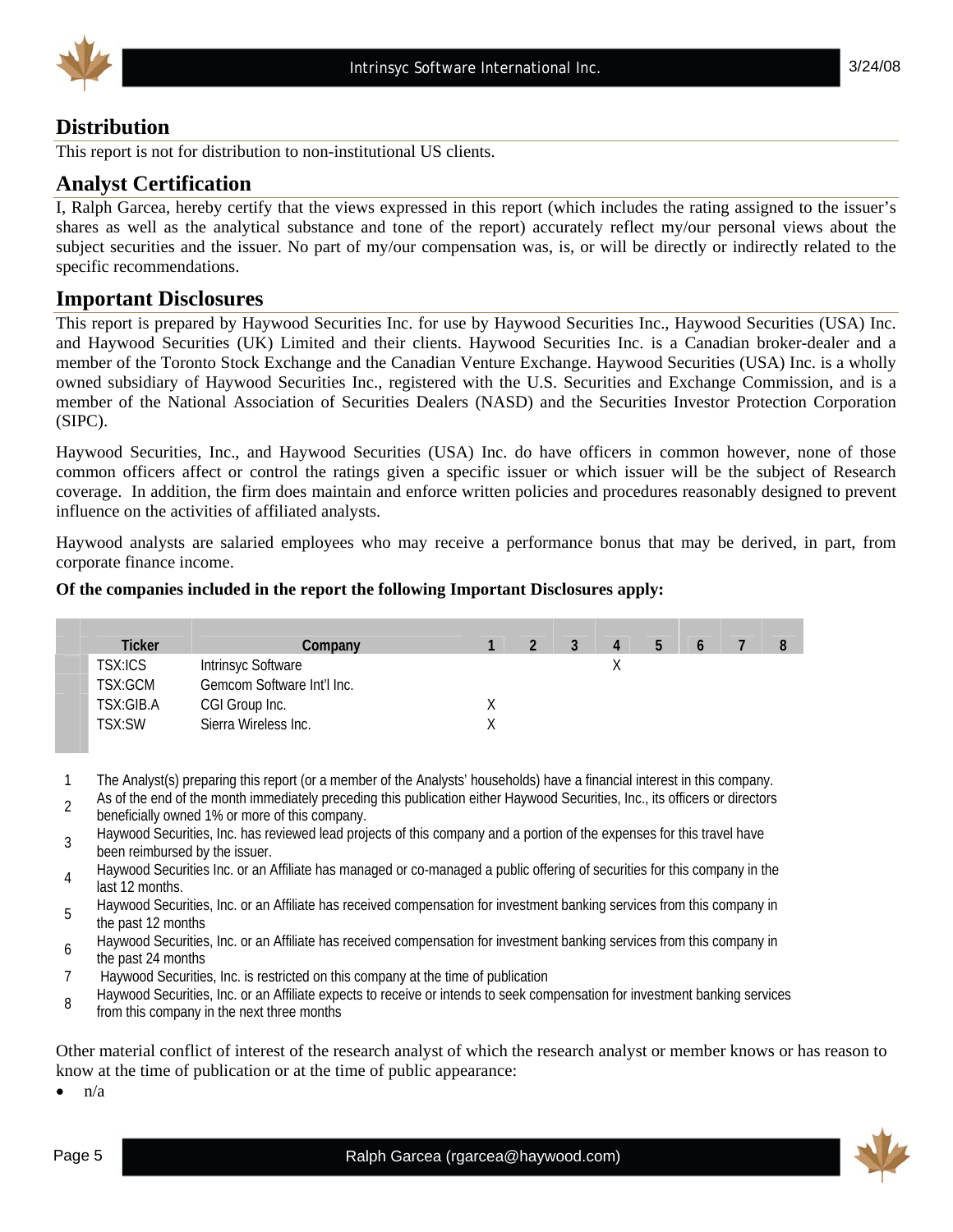

### **Rating Structure**

**SECTOR OUTPERFORM** – Haywood's top rating category. The analyst believes that the security will outperform its sector. Furthermore, the shares are forecast to provide attractive returns measured against alternative investments when considering risk profiles. The rating carries a minimum total return threshold of 15% for equities and 12% for trusts. The rating applies to companies that have tangible underlying assets that give a measure of support to the market valuation. The rating category considers both the absolute and relative values in assigning the highest rating on the security.

**SECTOR PERFORM** – The analyst believes that the security will trade with tight correlation to its underlying sector. Furthermore, the target price (together with any anticipated distributions) is at or above the market price, and forecast risk-adjusted returns are attractive relative to alternative investments.

**SECTOR UNDERPERFORM** – Investors are advised to sell the security or hold alternative securities within the sector. Stocks in this category are expected to underperform relative to their sector. The category also represents stocks with unattractive forecast returns relative to alternative investments.

**TENDER –** The analyst is recommending that investors tender to a specific offering for the company's stock.

**RESEARCH COMMENT** – An analyst comment about an issuer event that does not include a rating.

**COVERAGE DROPPED** – Haywood Securities will no longer cover the issuer. Haywood will provide notice to clients whenever coverage of an issuer is discontinued. The termination of coverage will not occur unless clients have been provided with advice relating to positions they may still hold, such as a recommendation to sell their securities.

The above ratings are determined by the analyst at the time of publication. On occasion, total returns may fall outside of the ranges due to market price movements and/or short term volatility. At the discretion of Haywood's Management, these deviations may be permitted after careful consideration

Haywood's focus is to search for undervalued companies which analysts believe may achieve attractive risk-adjusted returns. This research coverage on potentially undervalued companies may result in an outweighted percentage of companies rated as Sector Outperform. Management regularly reviews rating and targets in all sectors to ensure fairness and accuracy.



For further information on Haywood Securities' research dissemination policies, please visit: http://www.haywood.com/research\_dissemination.asp

#### **Risk Profile Parameters**

**SPECULATIVE:** – Investment for risk accounts only. Companies within this category carry greater financial and/or execution risk. All junior/venture companies that carry great financial and/or liquidity risk will be tagged "SPECULATIVE". A stock indicating a SPECULATIVE risk is determined from sector specific criteria outlined below listed below.

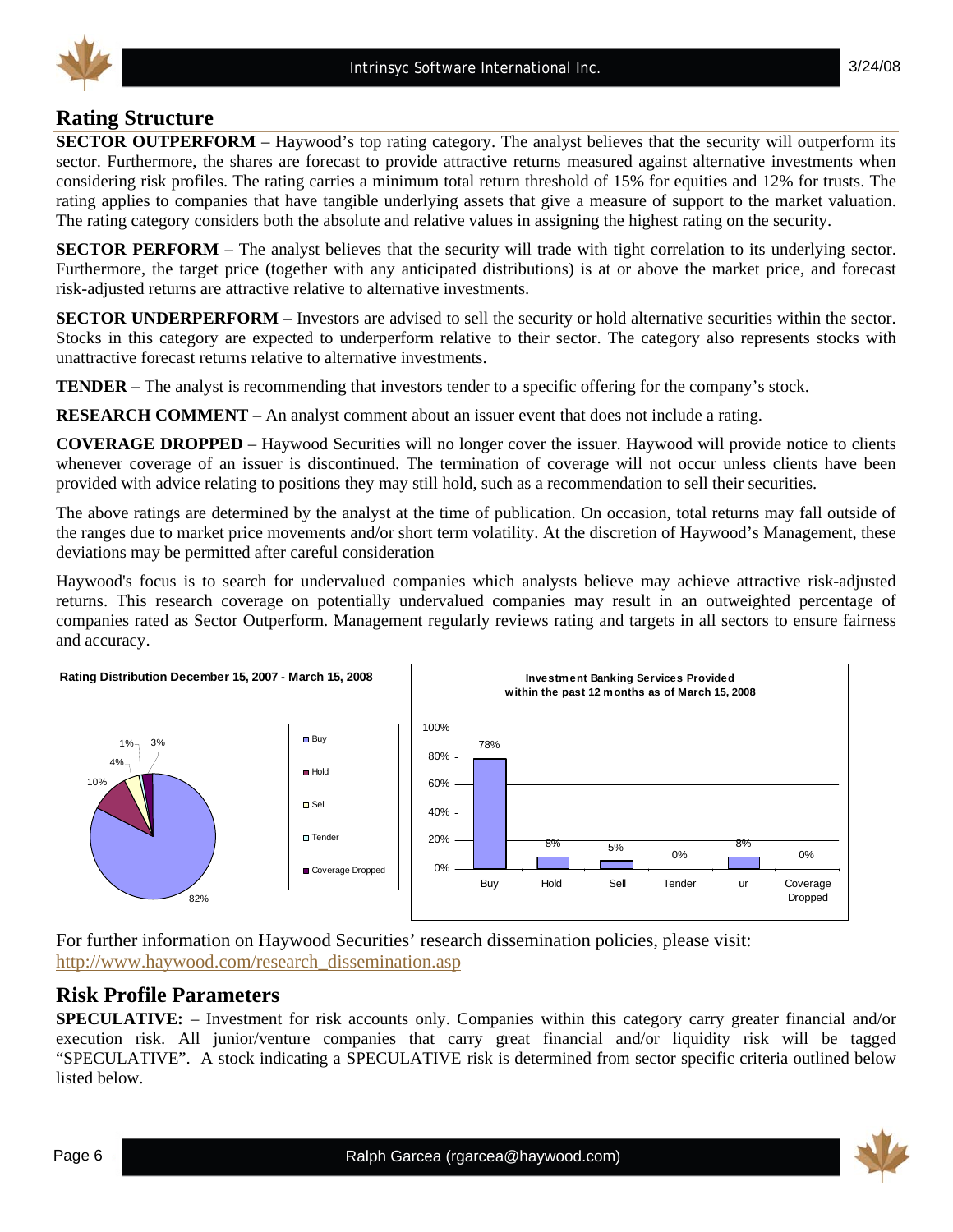

#### **Risk Profile Parameters – Technology/Special Situations**

**Forecast Risk:** *High* – Haywood forecasts are below guidance. The Company has a history of missing targets and/or Haywood expects guidance to be lowered. Sales are minimally visible. *Moderate* – Haywood forecasts are generally in line with guidance and sales are moderately visible. The Company has a history of meeting or exceeding guidance. *Low* – Haywood forecasts exceed guidance. The Company has a history of meeting or exceeding guidance and its sales are highly visible.

**Financial Risk:** *High* – The business plan is not fully funded but requires debt and/or equity financing. This categorization does not necessarily predict whether the additional funds will be raised. Inventory turnover is low, cash flow is weak, and assets are below par. *Moderate* – The business plan is fully funded. Inventory turnover and cash flow are moderate, and assets are reasonably liquid. The Company's debt is rated below investment grade. *Low* – The Company is fully funded with investment grade debt, high inventory turnover, high cash flow, and superior assets.

**Valuation Risk:** *High* – The current valuation is at the high end of historic levels and/or at a premium to peers. Where applicable, the DCF valuation is not more than 10% above the current equity valuation. *Moderate* – The current valuation is within historic ranges and generally consistent with peers. Where applicable, the DCF valuation exceeds the current capitalization by more than 10%. *Low* – The current valuation is at the low end of historic ranges and at a discount to peer valuations. Where applicable, the DCF valuation exceeds the current capitalization by more than 20%.

#### **Disclaimers**

Estimates and projections contained herein, whether or not our own, are based on assumptions that we believe to be reasonable. The information presented, while obtained from sources we believe reliable, is checked but not guaranteed against errors or omissions.

Haywood Securities Inc., its subsidiaries and their respective officers, directors, and employees may hold positions in the securities mentioned and may purchase and/or sell them from time to time.

Haywood Securities, or certain of its affiliated companies, may from time to time receive a portion of commissions or other fees derived from the trading or financings conducted by other affiliated companies in the covered security.

This report is neither a solicitation for the purchase of securities nor an offer of securities. Our ratings are intended only for clients of Haywood Securities Inc. Haywood Securities (USA) Inc., and those of Haywood Securities (UK) Limited and such clients are cautioned to consult the respective firm prior to purchasing or selling any security recommended or views contained in this report. Haywood Securities (UK) Limited ("HSUK") is a wholly owned subsidiary of Haywood Securities Inc. authorized and regulated in the UK by the Financial Services Authority as a stock broker and investment adviser and is a member of the London Stock Exchange.

This report has been approved by HSUK for the purposes of section 21 of the UK's Financial Services and Markets Act 2000.If you wish to contact HSUK please email D. Kim Gorius at kgorius@haywood.com.

If you are a UK resident private customer your attention is drawn to the risk warnings set out below:

Haywood Securities Inc or its subsidiaries or respective officers, directors or employees have or may have a material interest in the securities to which this report relates.

Past performance should not be seen as an indication of future performance. The investments to which this report relates can fluctuate in value and accordingly you are not certain to make a profit on any investment: you could make a loss.

Changes in the rates of exchange between currencies may cause the value of your investment to fluctuate.

If you are a UK resident private customer and you propose to do business with Haywood Securities Inc, please take note of the following:

Any investment services undertaken on your behalf by Haywood Securities Inc are not covered by the rules and regulations made for the protection of private investors in the UK. This means that you will not have the benefit of rights designed to protect investors under the Financial Services and Markets Act 2000 and under the rules of the Financial Services Authority ("FSA").In particular, you will not benefit from the following UK protections: